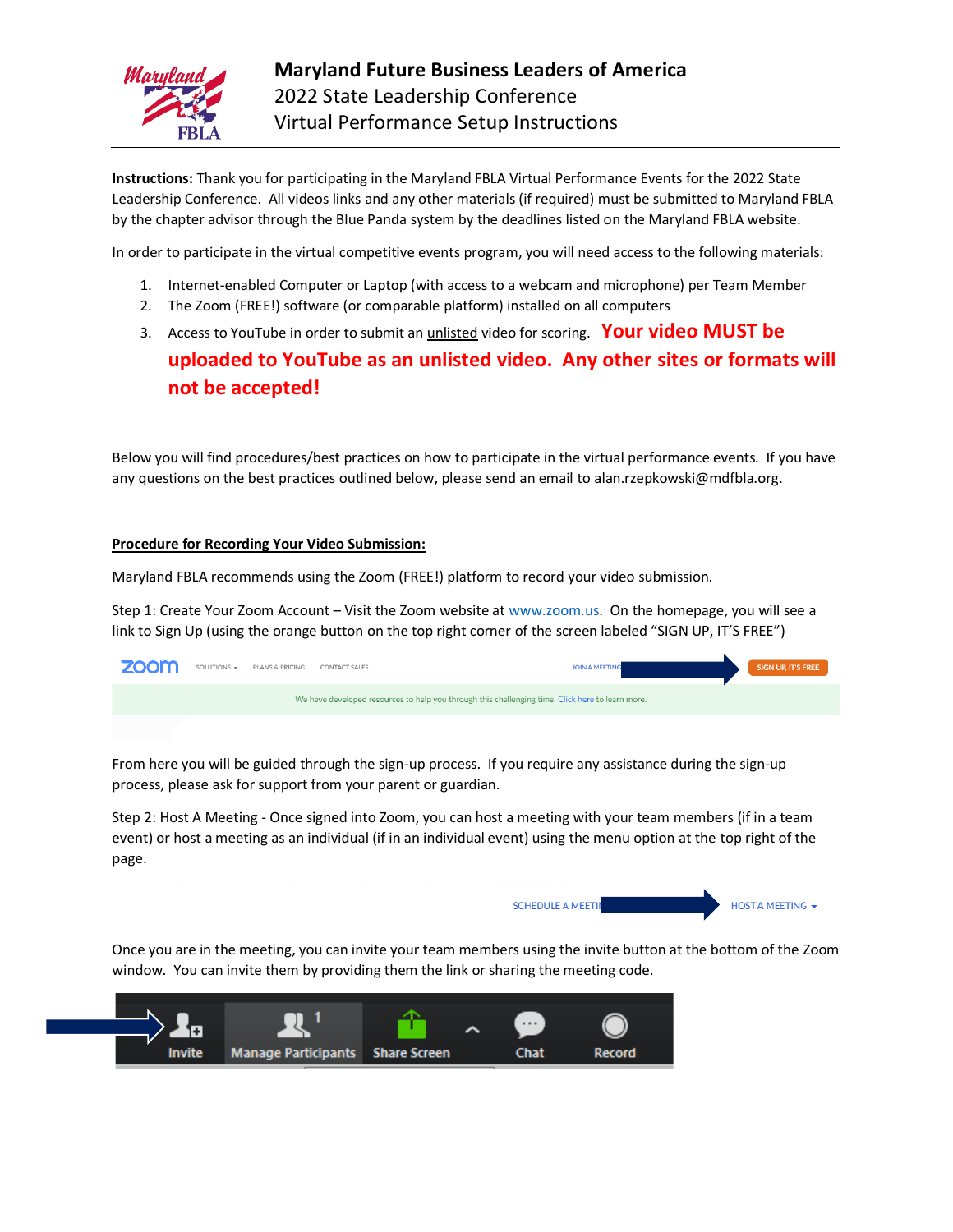

Step 3: Share Your Screen with your Presentation (if your event has a presentation) - If your event has a presentation, the meeting host can use the share screen button at the bottom of the page to share the presentation on the screen so that the judge can view your presentation.



Step 4: Set up your Video Recording – Make sure you are in the right view by clicking the two rectangle to show all team members (if in a team event) along with the presentation (if your event has a presentation).



Now you are ready to start recording your presentation. Using the "More" button on the top of the screen, select the option to Record (alternatively, you can press ALT+R). From here, all that is presented on the meeting will be recorded.



When you have completed your video, please use the "More" button on the top of the screen and select stop recording (alternatively, you can press ALT+R).

Now, you can end the meeting using the End Meeting button on the "More" menu. This will activate the video conversion process that will convert your video to MP4. You can find this finished file on your desktop which you will then upload to YouTube (steps below).

### **Procedure for Posting Your Video to YouTube (UNLISTED):**

## **Your video MUST be uploaded to YouTube as an unlisted video. Any other sites or formats will not be accepted!**

Step 1: Log into YouTube – Visit www.youtube.com and sign in using your gmail, google account, or school email.

Step 2: Upload Your Video - On the top right hand of the screen, find the "Camera with a Plus" icon, and select Upload Video.



From here, follow the prompts to provide the information necessary to upload your video file (MP4).

Details Page: You will be prompted to provide the following pieces of information:

- Title (Your Event Name + School Name)
- Description (Team Member Names)
- Audience (Select "Yes, it's made for Kids")